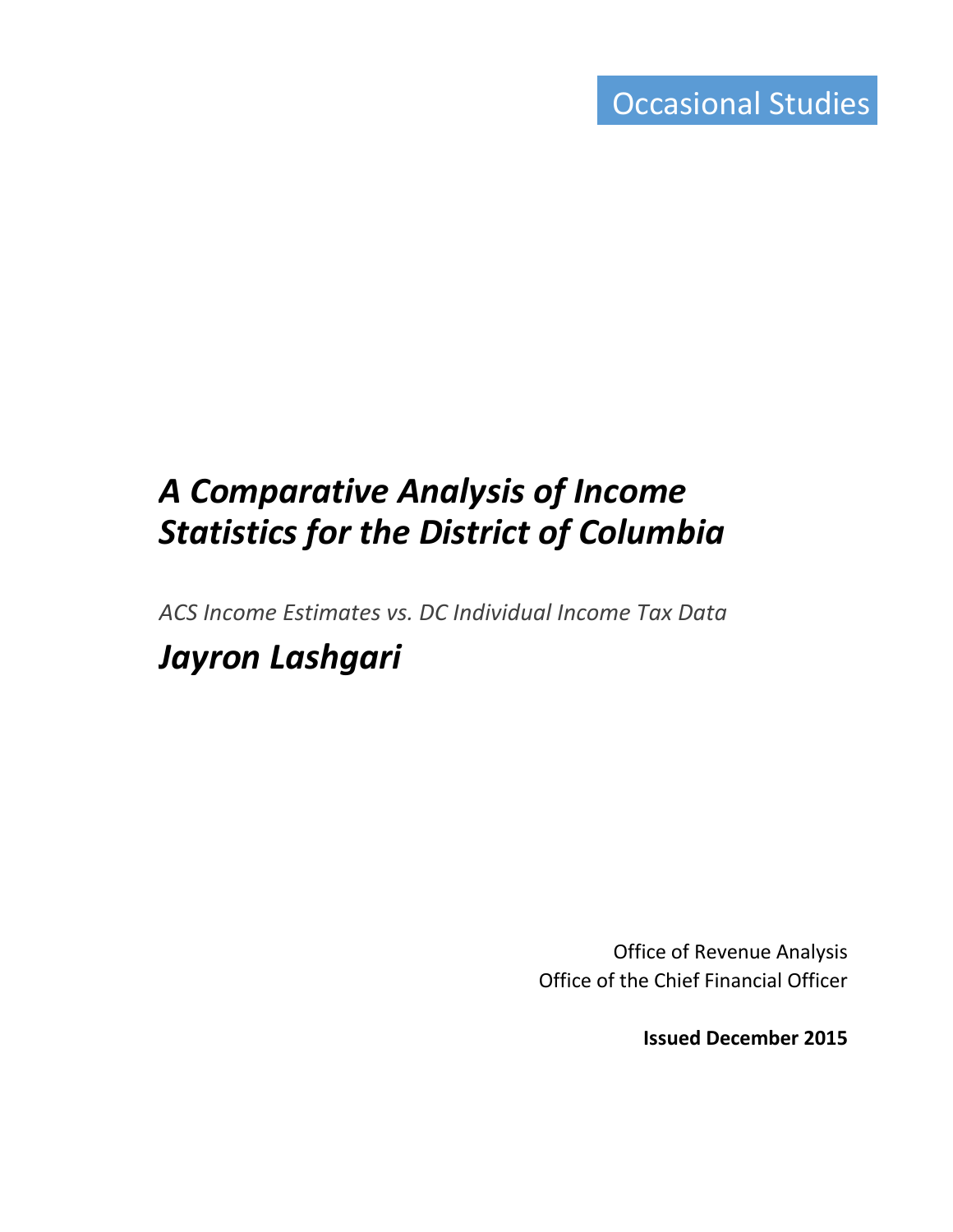## **Introduction**

The U.S. Census Bureau American Community Survey (ACS) is an important source of annual data on the economic, employment, housing, and demographic conditions of the nation and its subnational jurisdictions. The survey not only helps Americans know more about their communities, the information provided by the ACS helps local officials, community and business leaders understand important changes taking place in their communities.

Local jurisdictions also maintain a vast store of administrative data that captures some of the same socioeconomic measures included in the ACS. This raises the issue of how these measures from alternative data sources compare. In an attempt to address this issue, this analysis compares selected income related statistics for the District of Columbia presented by the ACS and District of Columbia individual income tax returns. The objectives of this analysis are to a) determine whether there are substantial differences between the comparable statistics from the two data sources; b) determine whether such differences are systematic; and c) attempt to reconcile such differences between comparable statistics from the two data sources. This analysis focuses on income measures in both the ACS and District of Columbia income tax returns database; it also compares the Gini coefficient measure in the ACS to one derived from income measures in the District of Columbia income tax returns database.

## **Data**

## *American Community Survey Estimates*

The ACS is an ongoing survey that provides vital information about our nation and its people. It collects data on households in a wide range of areas such as employment, educational attainment, and income and averages the data in the form of one-year, three-year and five-year estimates. This analysis used the one-year and five-year estimates for select income variables for the District of Columbia. In the case of the District of Columbia, the survey is designed to annually collect household data from about 4,000-5,000 city household respondents on their prevailing demographic and economic circumstances.

One year estimates are based on a sample size of about 4,000 to 5,000 household respondents, and the five-year estimates are based on a sample size of about 20,000 to 25,000 household respondents. The five-year estimates are the most reliable because of the larger survey sample size. However, it is based on not-so-current information. The one-year estimates, which have the smallest sample size, contain most recent information but are less reliable than the five-year estimate (because of the relatively small survey sample size).

ACS five-year income estimates are based on the most recent household survey responses for a given jurisdiction collected in a 60 month time period. ACS five-year income estimates group the household survey responses into the following respective five-year periods: 2006-2010, 2007-2011, 2008-2012, and 2009-2013. For example, all survey response data collected for years 2006 to 2010 is used to produce one average estimate for the time period 2006-2010. The self-reported survey responses are then used by the U.S. Census Bureau to help estimate the city aggregates for respective data variables.

The exact variable definitions used by the ACS are also important. For example, the ACS defines household income as the income of all individuals 15 years and older in a single residence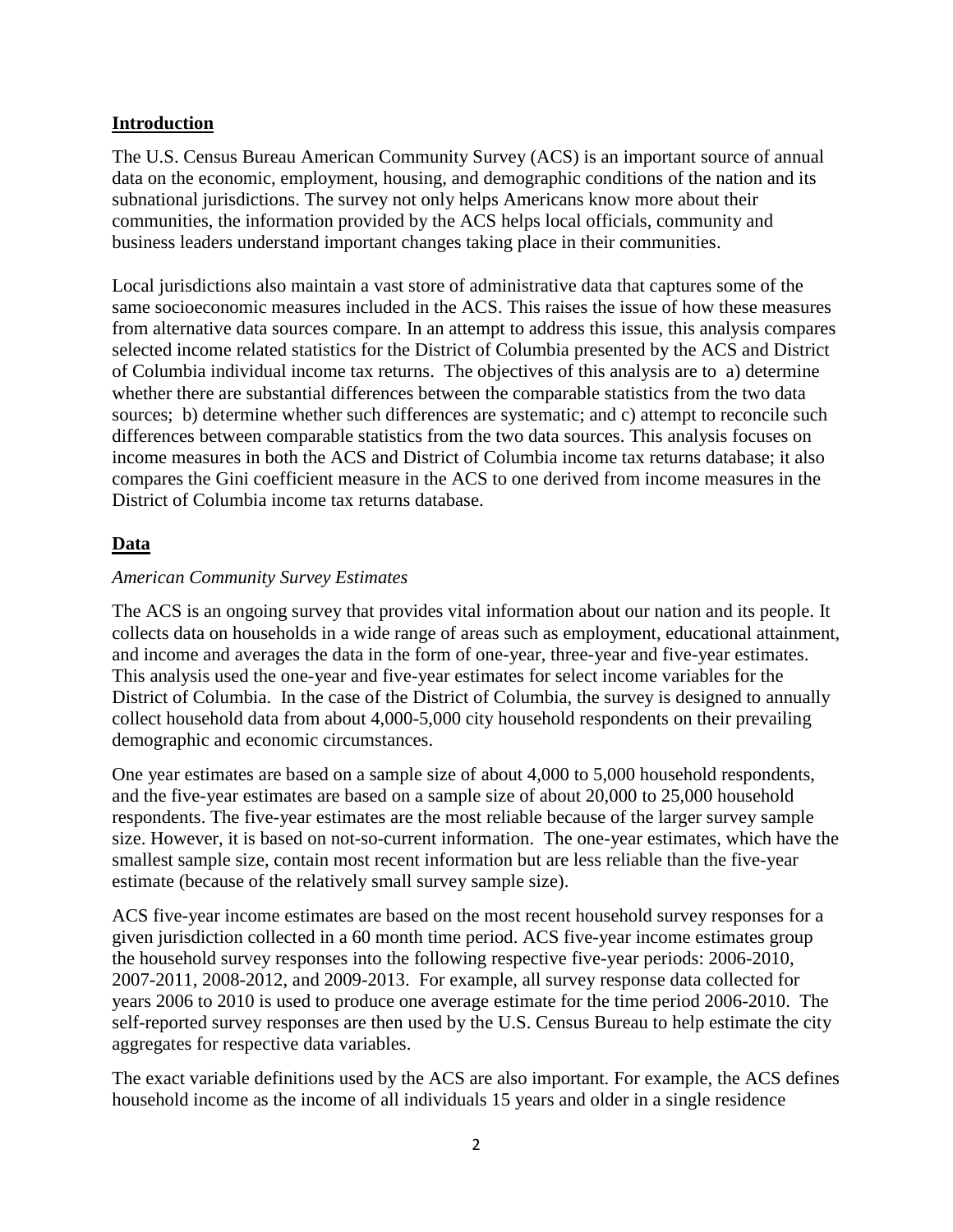regardless of their relation to the homeowner. Household income comprises wages and salaries, military pay, commissions, tips, cash bonuses, social security payments, pensions, child support, public assistance, annuities, money derived from rental properties, interest and dividends. Earnings, as defined by the ACS, represent income received by individuals over 16 years old. Earnings, a narrower measure of income, are simply wages and salaries from employment and self-employment income.

ACS also produces one-year estimates of the Gini index of income inequality. The income Gini coefficient is a measure of the deviation of the distribution of income among households in the city from a perfectly equal distribution. A value of 0 indicates absolute equality (e.g. 50 percent of the households have 50 percent of the income), and a value of 100 indicates absolute inequality (e.g. 1 percent of the households have 100 percent of the income).

## *District of Columbia's Individual Income Tax Data*

The District of Columbia's individual income tax data is collected and administered by the District of Columbia's Office of Tax and Revenue (OTR). The District of Columbia individual income tax data consists of the individual income tax return data for each resident tax filer in a given year. Each record for a given year contains pertinent tax and income information for each filer. The annual number of administrative tax records has grown from approximately 270,000 in 2001 to over 330,000 in 2013, reflecting population growth over the period. The analysis uses the Federal Adjusted Gross Income (FAGI) and the Wages, Salaries, and Tips variables from the individual income tax database as its primary measures of income variables. FAGI is comprised of wages, salaries, and tips, business income, income from rental property, and capital gains. The FAGI of all tax filers is deemed the comparable income measure for the ACS's "household income". Tax data "wages, salaries, and tips" is deemed the comparable income measure for the ACS's "earnings". The citywide FAGI data as stated on each filer's tax return was used to determine the Gini coefficients for the city for each year from 2006 to 2012.

## **Comparing DC Income Tax Statistics to ACS Income Estimates**

ACS five-year income estimates group the data (annual survey responses) into five-year periods: 2006-2010, 2007-2011, 2008-2012, and 2009-2013. In order to accurately compare the District's income tax data to the ACS data, the annual tax data was also grouped into the identical five-year periods. Each record in the tax data (just as each survey response in the ACS) was then adjusted for inflation to the same benchmark year as the ACS data. Once the tax data was organized in comparable five-year panels, the mean and median FAGI and wages, salaries, and tips were calculated to compare to the ACS estimates.

The ACS five-year income estimate for each five year period was adjusted for inflation. For example, all survey income responses collected by the survey between years 2006 and 2010 were put in 2010 real dollar terms, all survey income responses collected by the survey between years 2007 and 2011 were put in 2011 real dollar terms and so on. The same adjustments were made to the annual tax data. The U.S. Bureau of Labor Statistics states that for the Washington-Baltimore metropolitan area, the consumer price index increased from 142.2 in 2010 to 152.5 in 2013 as shown in Figure 1. The index value for the metro area increased by 3.3 percent in 2011, 2.2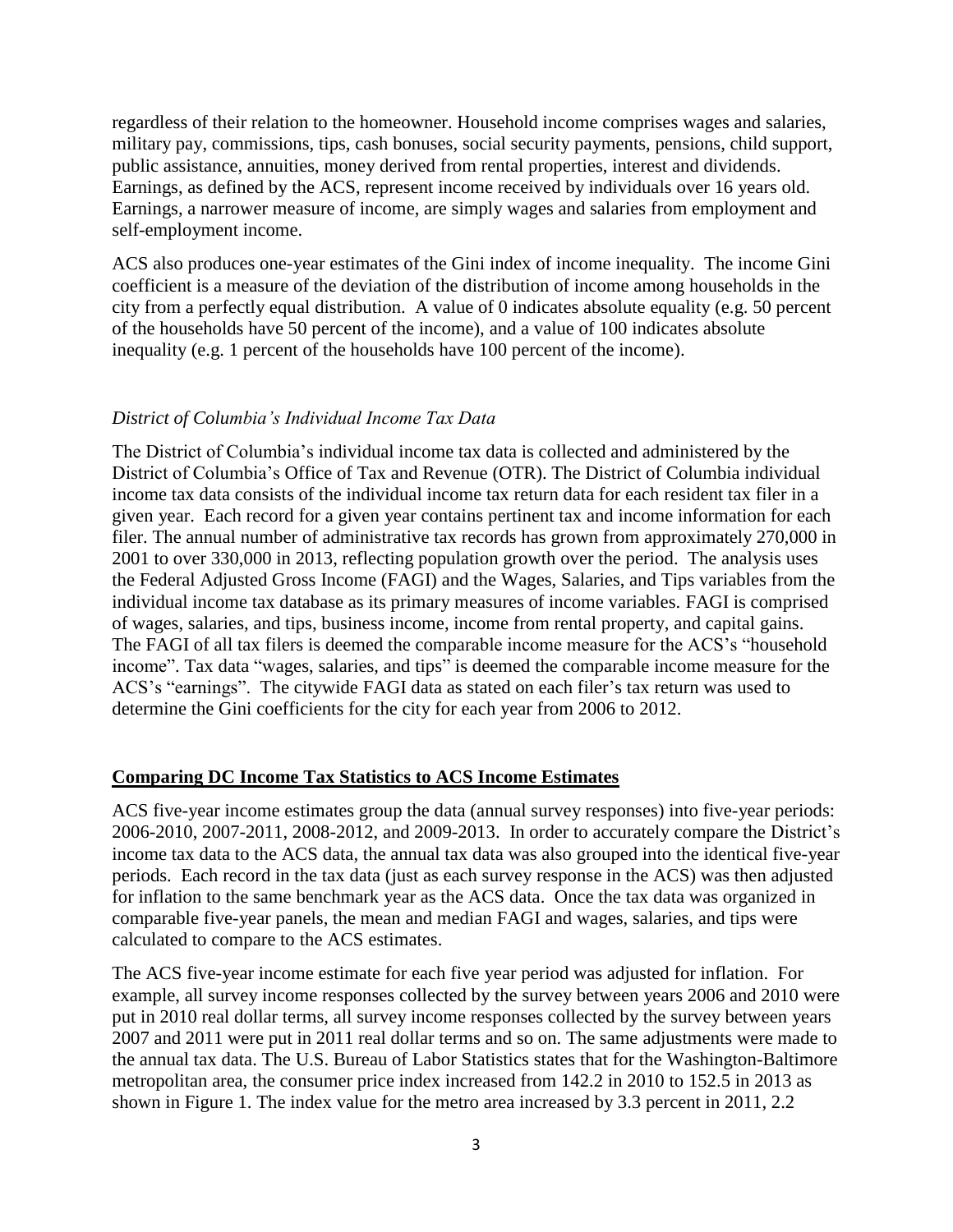percent in 2012 and 1.5 percent in 2013. Each tax record in any given year was adjusted for inflation by the appropriate deflator. As a consequence, the real values of the mean wages, salaries and tips for all tax filers are about 4 percent lower than the nominal values as shown in Figure 2. The real values of the median federal adjusted gross income for all tax filers are also about 4 percent lower than their respective nominal values.



#### **Figure 1: Washington Area CPI: 2010 - 2013**

#### **Figure 2: Nominal and Real Income Levels for The District of Columbia**

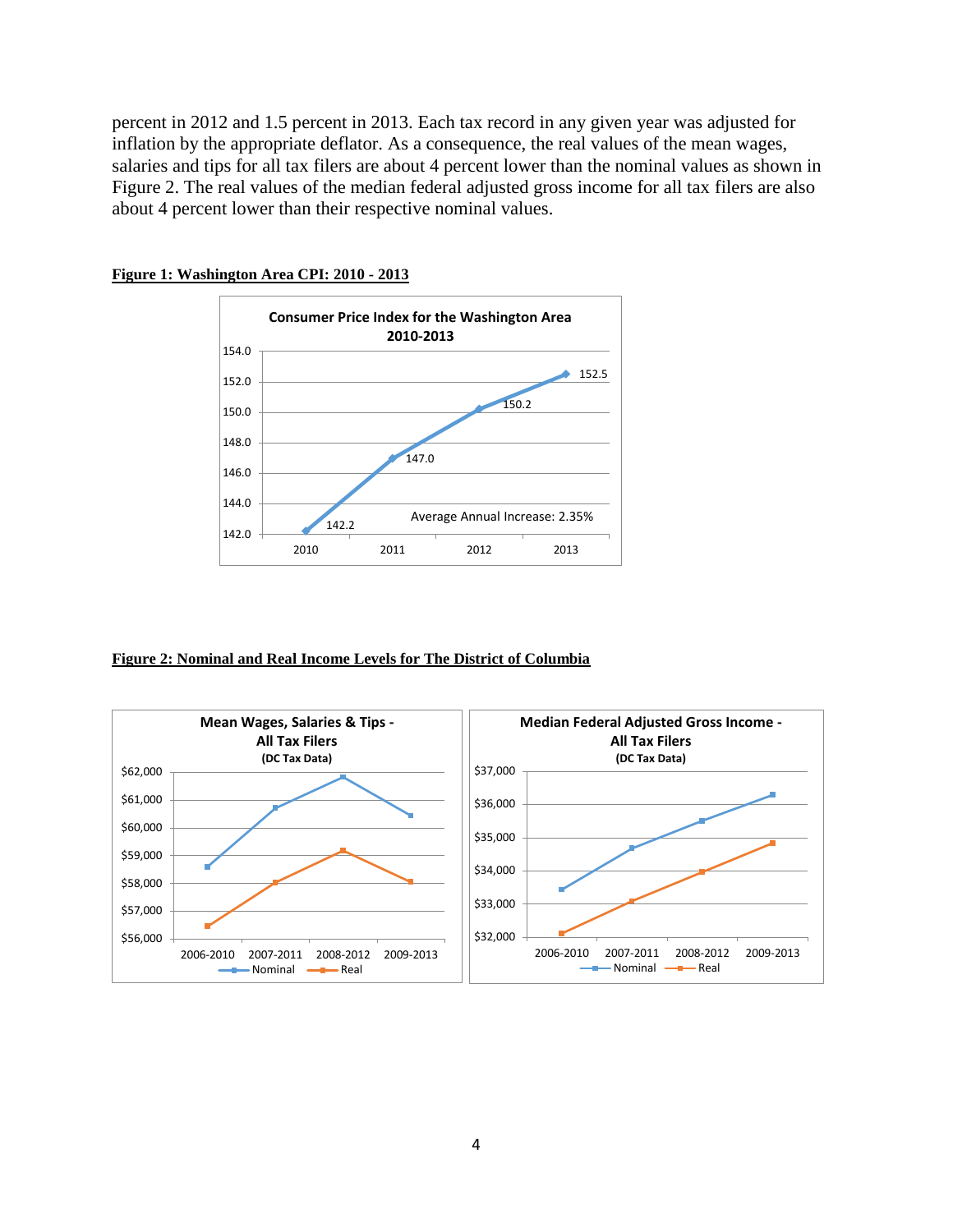## **Income and Gini Measures: ACS versus Income Tax Data**

#### *Income Levels*

For all time periods under investigation, median earnings for District workers in the ACS survey was at least \$8,000 (20 percent) higher than the median wages and salaries in the DC tax returns database (Table 1). The responses to the ACS survey indicated that the citywide median earnings in the 2009-2013 time period was \$45,231, while the actual median wages and salaries of all tax filers was \$36,288 for the same period. In the cases of the ACS and DC tax data, the median was derived by taking the middle value of inflation adjusted income data for the respective 60-month time period. Turning attention to household income, a slightly broader definition of income, in Table 2 and Figure 3, the ACS data states that median household income for the city tended to be more than \$16,000 (30 percent) higher than the median FAGI for all tax filers in the city. The responses to the ACS survey indicated that the citywide estimated median household income in the 2009-2013 time period was \$65,830 compared to the \$44,794 actual median income of all tax filers.

#### **Table 1: Median Wages/Earnings (dollars)**

|                                             | 2006-2010 | 2007-2011 | 2008-2012 | 2009-2013 |
|---------------------------------------------|-----------|-----------|-----------|-----------|
| <b>Median Earnings for Workers (ACS)</b>    | \$41.171  | \$43.137  | \$44,423  | \$45,231  |
| Median Wages, Salaries & Tips (DC tax data) | \$33,432  | \$34.679  | \$35,510  | \$36,288  |
|                                             |           |           |           |           |
| <b>Amount Difference</b>                    | \$7.739   | \$8.458   | \$8,913   | \$8,943   |
| % Difference                                | 20.8%     | 21.7%     | 22.3%     | 21.9%     |

#### **Table 2: Median Income (dollars)**

|                                      | 2006-2010 | 2007-2011 | 2008-2012 | 2009-2013 |
|--------------------------------------|-----------|-----------|-----------|-----------|
| <b>Median Household Income (ACS)</b> | \$58,526  | \$61.825  | \$64,267  | \$65,830  |
| <b>Median FAGI (DC tax data)</b>     | \$42,017  | \$43.317  | \$44,124  | \$44,794  |
|                                      |           |           |           |           |
| <b>Amount Difference</b>             | \$16,509  | \$18,508  | \$20,143  | \$21,036  |
| % Difference                         | 32.8%     | 35.2%     | 37.2%     | 38.0%     |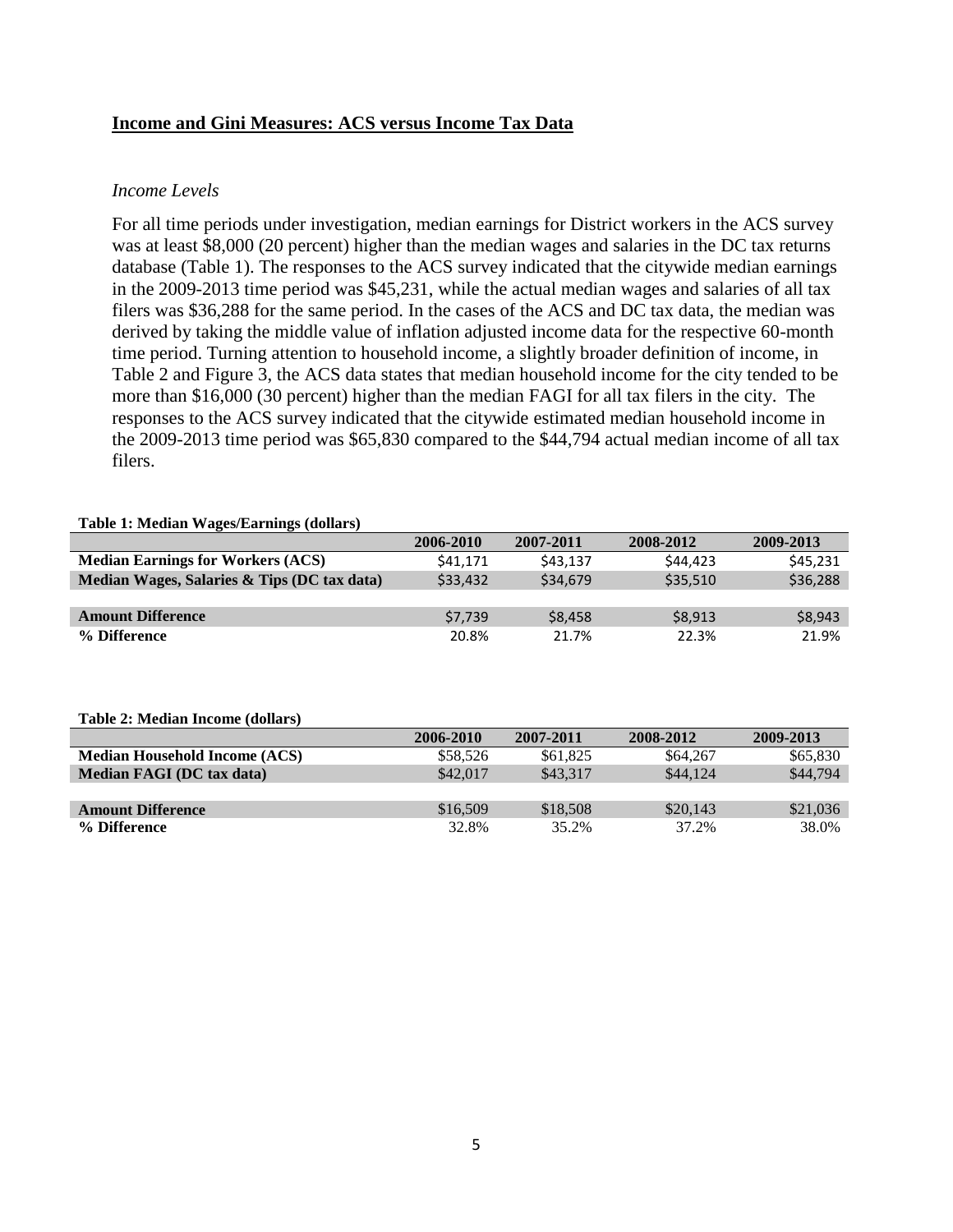



Figure 3 shows persistent and fairly constant differences between the median measure of earnings in the ACS and the median measure of wages in the tax data. But upon closer inspection, Figure 3 shows a mildly increasing difference between the median measures of income in the ACS versus the administrative data.

Figure 4 and Table 3 show a more noticeable growing difference between measures of mean income in the two data sources. The ACS mean income in the 2006 – 2010 time period was \$8,189 (9.3 percent) higher than the comparable statistic obtained from local income tax data. By the 2009 – 2013 time period the ACS mean income was \$17,589 (19.2 percent) higher than the mean income measure obtained from the tax data. Over the period, the mean FAGI decreased by an estimated annual rate of 0.04 percent compared to a 3.27 percent estimated annual growth rate for mean household income in the ACS.

In addition to the mean incomes, Figure 4 displays the 90 percent confidence interval for the ACS means. The ACS sample estimates and their statistical standard errors (the basis of the upper and lower bounds of the confidence interval) allow for the construction of confidence intervals. The interval represents the degree of certainty about the point estimate. The interval can be interpreted as providing 90 percent certainty that the interval defined by the upper and lower bounds contains the true value of the statistic under investigation. In practice this means if the ACS replicated their processes and methodology used to obtain a given statistic 100 times, the resultant statistics are expected to be within the said confidence interval 90 percent of the time. Figure 4 suggests that the process and method by which OTR obtains and processes its administrative tax data is considerably different from that of the ACS.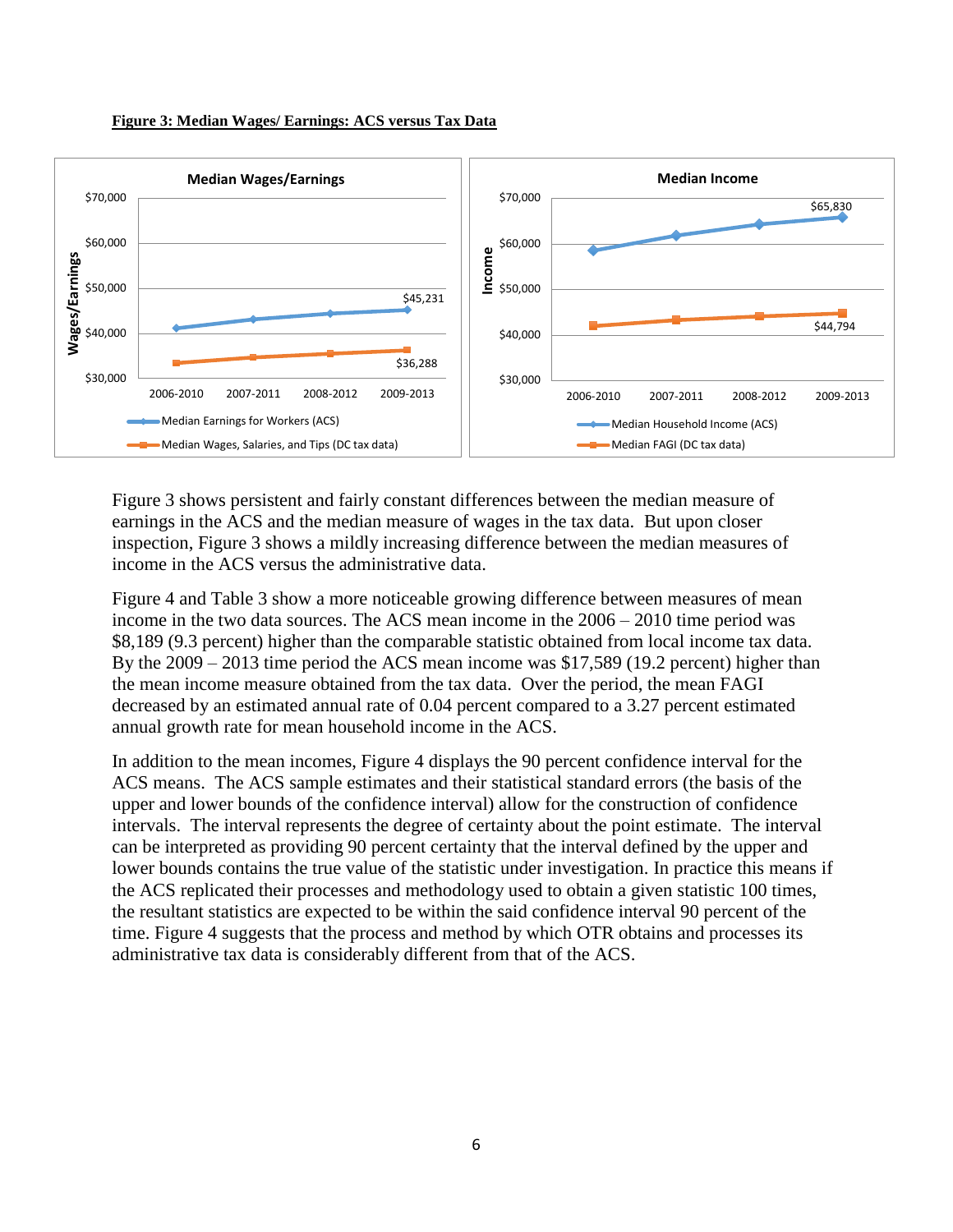#### **Figure 4: Mean Income: ACS versus Tax Data**



#### **Table 3: Mean Income (dollars)**

| 2006-2010 | 2007-2011 | 2008-2012 | 2009-2013 |
|-----------|-----------|-----------|-----------|
| \$91,778  | \$96.183  | \$99.511  | \$101,076 |
| \$83.589  | \$84,161  | \$84,448  | \$83,487  |
|           |           |           |           |
| \$8.189   | \$12,022  | \$15,063  | \$17,589  |
| 9.3%      | 13.3%     | 16.4%     | 19.2%     |
|           |           |           |           |

#### **Table 4: Growth in Mean Income**

|                                    | 2006-2010 | 2009-2013 | <b>Estimated Annual</b> |
|------------------------------------|-----------|-----------|-------------------------|
|                                    |           |           | <b>Average Growth</b>   |
| <b>Mean Household Income (ACS)</b> | \$91,778  | \$101.076 | 3.27%                   |
| Mean FAGI (DC tax data)            | \$83.589  | \$83,487  | $-0.04\%$               |

#### *Income Inequality*

Gini coefficients reported by the two sources share a similar profile but differ in three important ways (Figure 5). First, the Gini coefficients produced by the ACS are 12 to 18 percent lower than that produced using income tax data. This could significantly affect one's view of inequality in the city. Second, the ACS coefficients stay in the very tight range of 0.53-0.54 whereas the tax data coefficients range from 0.61 to 0.66. These ACS coefficients suggest that the level of income inequality has been relatively unchanging whereas the tax data coefficients show an appreciable decline as the great recession began to take its toll on the city's economy. Third, the tax data show income inequality began to increase in 2012 while the 2012 ACS coefficient appears practically indistinguishable from the coefficients in 2009 to 2011.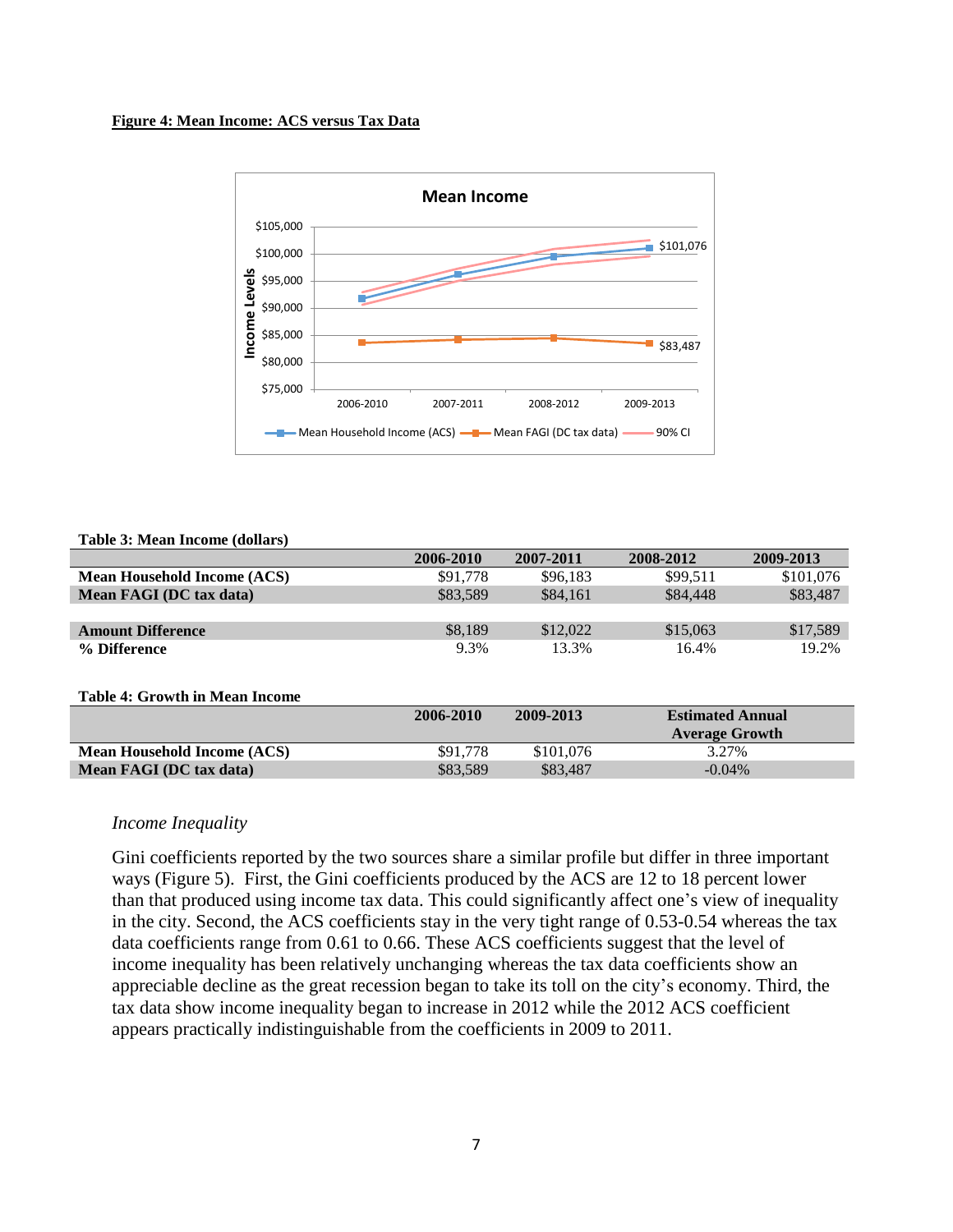



There are two main findings from the data presented in this section. First, compared to comparable statistics derived from local tax data, ACS income statistics are systematically and consistently higher and ACS Gini coefficients are systematically and consistently lower than comparable statistics derived from the tax data. And second, and maybe more importantly, some ACS and tax data reveal considerably different trends for the same phenomena. Notwithstanding the relatively no growth in real mean income per the tax data for years 2006-2012, mean income actually declined in the final time period per the tax data. But ACS data depicts mean income in the city growing at an annual average growth rate of 3.27 percent over the study period. Also, ACS Gini coefficients for the city show very little appreciable change over the 2006 to 2012 time period. The largest change in the ACS Gini coefficients exists between 2007 and 2009 when the index declined 1.9 percent. In contrast, tax data shows a 7.6 percent decline in the coefficients during that same time period but also a subsequent 3.6 percent increase between years 2011 and 2012.

## **Possible Explanations**

There are a few possible explanations for the large systematic differences in income statistics produced from ACS data and from the DC tax data. ACS data is based on self-reported survey responses that may be less objective than income information provided on tax returns. Tax returns must be accompanied and supported by income documentation, and all tax returns are eligible for audit by OTR. Tax audits also come with the high probability of financial penalties for the tax filer if violations are found with respect to tax rules and regulations. Thus, data submitted on tax returns are subject to a greater degree of accountability and responsibility, making the quality of information in the ACS and tax data a possible issue.

However, once over 300,000 tax returns are submitted to OTR annually for administrative review and verification, the tax database, in the aggregate, may be subject to some temporary distortions due to administrative and automation processing. In tax administration, there are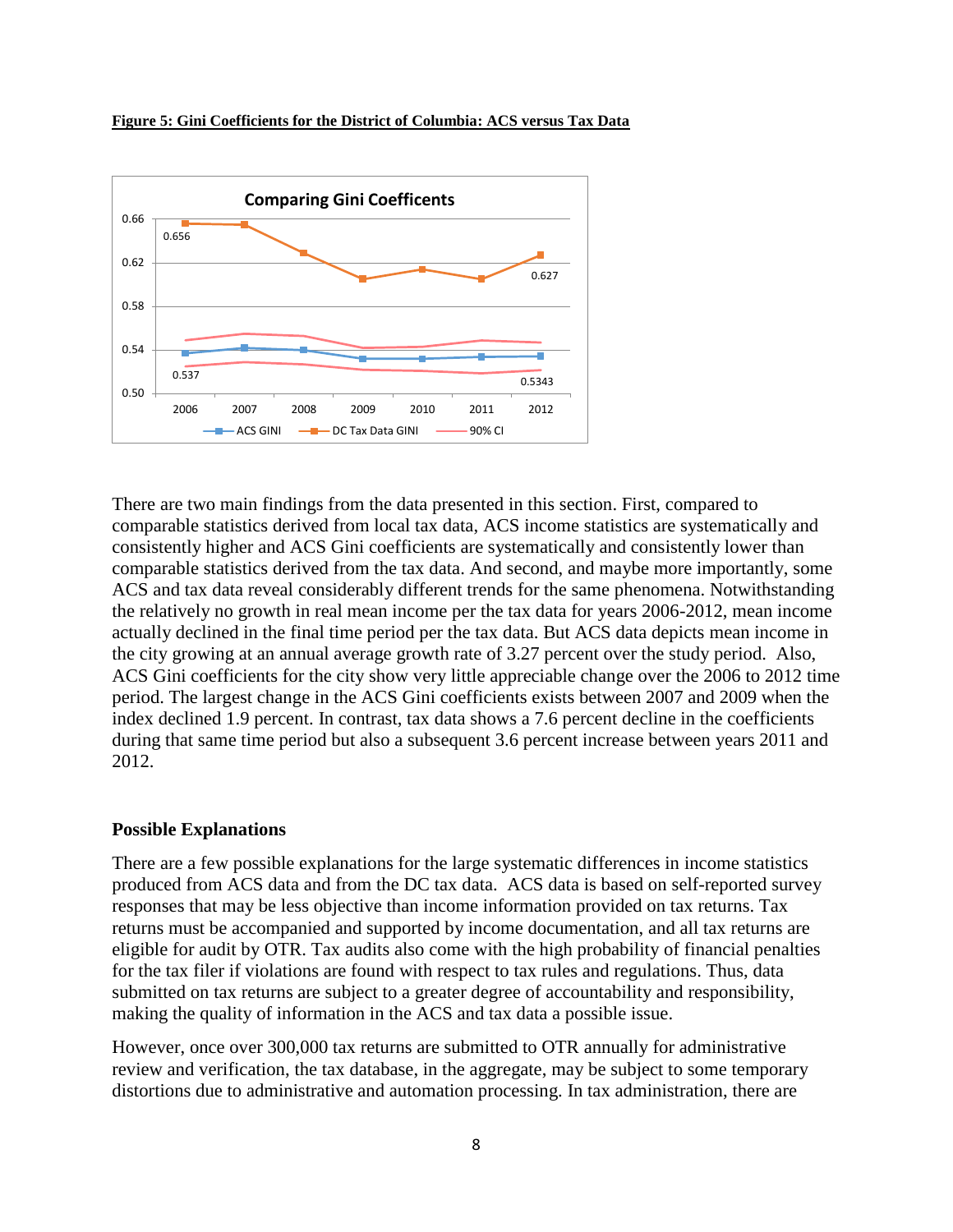issues such as late filings, quarterly filings, filings needing immediate review before further processing, duplicate administrative records, amended returns, overpayments, underpayments, and data entry/processing issues. These issues cause tax data to be far from perfect, particularly in the very near term. But because OTR and every tax filer have a strong incentive to work together to get each tax record 100 percent correct in a timely manner, there is a self-correction tendency for all records to be quite accurate with the passage of time. In contrast, the conditions that manage the ACS survey responses over time may be a little different.

How well the two data sources describe the city's income characteristics is also an issue. Tax filers that choose to submit tax returns and report all of their income are a biased sample of all income earning residents for a given jurisdiction. This is important because there may be a significant number of income earning residents that do not file tax returns and/or do not report all of their income. This pool of non-reported income by residents may represent a nontrivial number of households for the city and tax database. Consequently, the means, methods and processes of the ACS may better deal with this issue of capturing information from all households in the city regardless if they earn income, file tax returns, or report all of their income. ACS survey respondents are selected via a statistical methodology that makes them, in total, highly representative of the jurisdiction's total population regardless of circumstances. The sum estimation of income characteristics of the city may be more comprehensively described by the ACS.

But, the biggest contrast between the ACS and the tax data used in this analysis is the basic socioeconomic unit of analysis. For this analysis, households are the basic socioeconomic unit for the ACS, and individual income tax returns are the basic unit of analysis for the tax data. In the ACS, a household includes all the people who occupy a housing unit. A housing unit is a house, an apartment, a mobile home, a group of rooms, or a single room that is occupied. The occupants may be a single family, one person living alone, two or more families living together, or any other group of related or unrelated people who share living arrangements. The individual income tax return tends to represent a single tax filing income earning resident (and their spouse and/or dependents if applicable). In the District of Columbia, tax filers tend to be either single individuals (single filers), single individuals and their dependents (head of household filers) or registered couples (married/domestic partners) that live in the same residence (along with their dependents if applicable).

This distinction between ACS households and tax data returns appears to be the most significant explanation in explaining the difference in income statistics from the two data sources. For example, Figure 6 shows that the city's mean and median income levels using the tax data are below the comparable ACS statistics.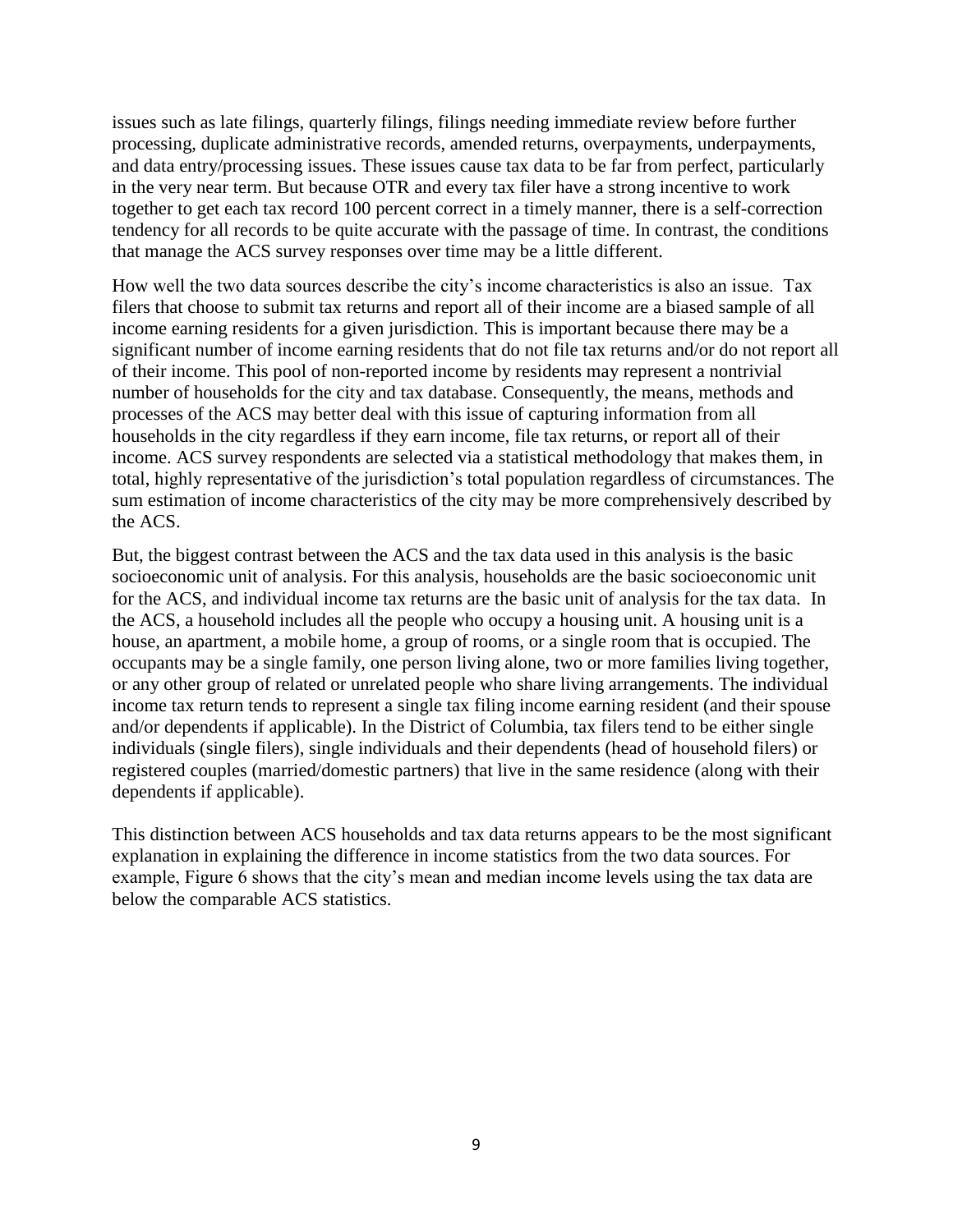



In terms of the means, Table 5 shows that there was an average of 323,253 annual tax returns in the city for the years 2009-2013. But, ACS data tells us that there was an annual average of 263,649 occupied housing units in the city for the same time period. Dividing the city's total income by the number of tax returns automatically yields a higher mean number than dividing the total income by the number of households because there were 22.6 percent more tax returns than households. In terms of the medians, the ACS tells us that the median income for households in the city was \$65,830, but the tax data tells us that the median income for tax filers was \$44,794. According to the ACS, the average household size in the city ranged between 2.11 and 2.31. With 60.9 percent of the city's tax filers being single residents, the tax data median of \$44,794 most likely represents a single filer's income. And indeed, the panel of tax data for this analysis reveals that there were 22 tax records (tax filers) with an exact income of \$44,794 for the 2009-2013 time period, 59 percent of them were single filers, 23 percent were head of households, and 14 percent were married filers. Consequently, the ACS median household income, which represents a household with an average of slightly more than two residents (and possibly two income earners), is largely being compared to an income of an single individual tax filer.

|                          | # Total       | $%$ of        | $Avg \# of$       | <b>Income</b> |              |             |               |
|--------------------------|---------------|---------------|-------------------|---------------|--------------|-------------|---------------|
|                          | <b>Filers</b> | <b>Filers</b> | <b>Filers Per</b> | <b>Total</b>  | $%$ of       | <b>Mean</b> | <b>Median</b> |
|                          |               |               | Year              | (\$millions)  | <b>Total</b> |             |               |
| <b>Single</b>            | 984,672       | 60.9%         | 196.934           | \$57.844.1    | 44.2%        | \$61,456.0  | \$44,038.0    |
| <b>Married</b>           | 308,135       | 19.1%         | 61,627            | \$61.744.2    | 47.1%        | \$200,886   | \$114,929.0   |
| <b>Head of Household</b> | 281,014       | 17.4%         | 56.203            | \$114030.4    | 8.4%         | \$39,252.0  | \$28,052.0    |
| <b>All Others</b>        | 42,443        | 2.6%          | 8.489             | \$360.6       | $0.3\%$      | \$9,187.0   | \$4,553.0     |
| <b>Total</b>             | 1,616,264     | 100.0%        | 323,253           | \$130,979.2   | 100.0%       | \$83,487.0  | \$44,794.0    |

**Table 5: Income by Tax Filer Type 2009-2013 (DC Tax Data)**

Given that the economic units being compared (households versus tax returns), may be a major cause for the discrepancy in the income statistics using the ACS and tax data, it is necessary to compare the overall income level of the city from the two data sources. Table 5 shows that the inflation–adjusted total income for the city for the five year period of 2009-2013 was \$131.0 billion. The comparable income amount for the same time period from the ACS was \$150.8 billion. Notwithstanding the estimated \$19.8 billion (13.1 percent) discrepancy between the two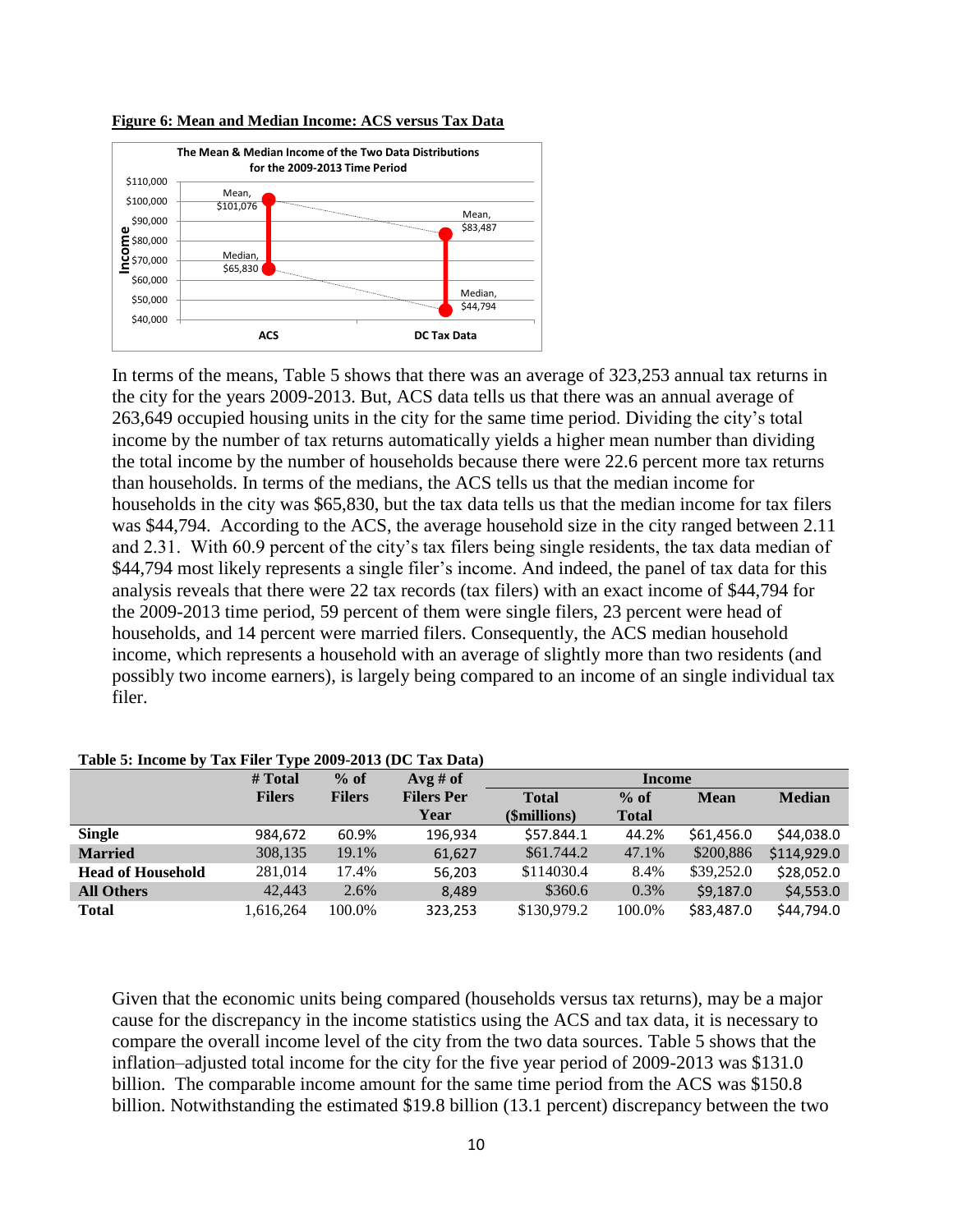data sources, which may be an estimate primarily of the income earned by city residents that was not reported to tax authorities over the five year period, total income numbers for the time period under investigation from the two sources (\$131 billion versus \$151 billion) are fairly similar. Thus, controlling for the inability to classify income tax data by households, it appears that the tax data generally supports ACS income numbers for the District of Columbia in the aggregate.

A final issue raised in this analysis are the occasions where ACS and tax data points diverged appreciably as in the case of the differing mean growth trends in Table 4 and Gini coefficients (for year 2012) in Figure 5. Table 4 shows that while the mean income grew at an annual average rate of 3.27 percent over the study period, the tax data show mean income declined at an annual rate of 0.04 percent with the income in the final time period being less than the prior time period. This may stem from the facts that over 60 percent of the city's tax filers are single filers, and single filers have been the fastest growing cohort of individual income tax filers over the study period. According to the ACS, the number of occupied households grew at an annual average rate of 0.3 percent between years 2006 and 2013. According to the tax data, on the other hand, the number tax returns grew at an annual average rate of 2.3 percent over the same time period. And more strikingly, single filers grew at an annual average rate of 2.4 percent, signifying that the number of single filers grew faster than all other tax filer types. Furthermore, 61 percent of the total growth in tax filers from 2006 to 2013 was accounted for by single filers, and there were 9,332 (4.7 percent) more single filers in 2012 than in 2011. All of this suggests that the robust inmigration of single filers from 2006 to 2013 may have also been a major reason for the decline in average income per the tax data.

In sum, there has been a relatively large and continuous increase in new single filers migrating to the city. But, with single filers having a mean income 69.4 percent lower than married filers (married filers and single filers account for over 90 percent of all income), the interplay of these dynamics may be the cause of the Gini coefficient per the tax data for 2012 to trend upward while the ACS comparable statistic remained practically unchanged for years 2011 and 2012. For the study period, all of this suggests that while the out-migration of residents in the District of Columbia has been notable, the in-migration of new single residents has been slightly larger helping to cause the growth in the number of households to remain relatively unchanging. These important dynamics appear to have a significant bearing on the comparison of income statistics for the city when described in terms of tax filers and households.

## **Conclusion**

Local jurisdictions sometimes maintain a vast store of administrative data that captures some of the same socioeconomic measures included in the ACS. This naturally leads to the question of how these measures from alternative data sources compare to one another. This analysis compared selected income related statistics from District of Columbia income tax returns to comparable statistics from the ACS.

This analysis finds great similarity in the citywide income level statistics as described by the ACS and DC tax data. But means and median statistics from the two data sources differ substantially and systematically likely because the tax data is often explained in terms of tax filers/tax returns and the ACS often explains income, more appropriately, in terms of households.